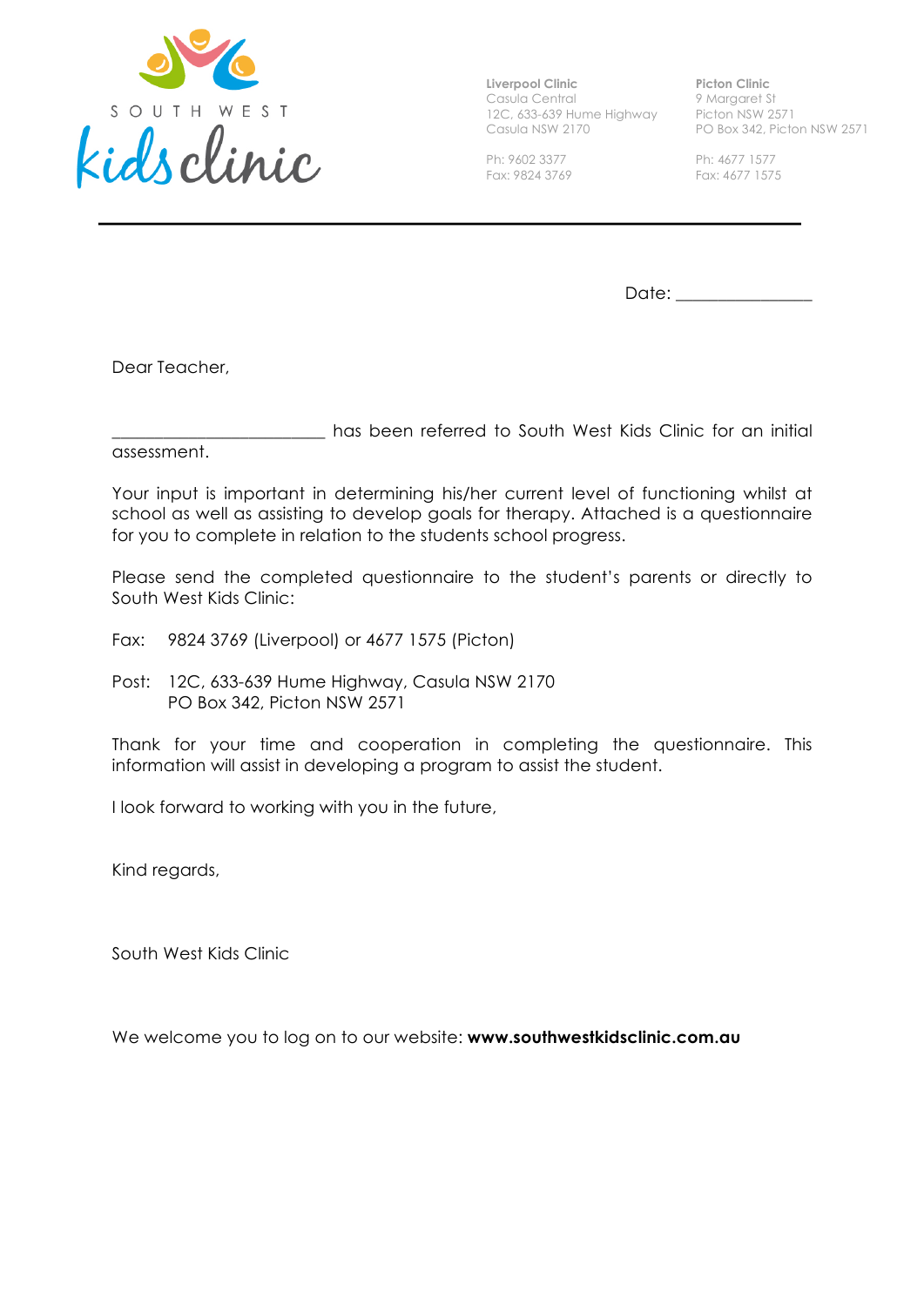# **TEACHER QUESTIONNAIRE**

| <b>SCHOOL DETAILS</b>                                                            |  |  |  |  |
|----------------------------------------------------------------------------------|--|--|--|--|
|                                                                                  |  |  |  |  |
|                                                                                  |  |  |  |  |
|                                                                                  |  |  |  |  |
|                                                                                  |  |  |  |  |
| <b>ASSISTANCE</b>                                                                |  |  |  |  |
|                                                                                  |  |  |  |  |
| Does the student have an integration aide: Yes $\Box$<br>No [                    |  |  |  |  |
|                                                                                  |  |  |  |  |
|                                                                                  |  |  |  |  |
| Does the child attend any special classes (eg reading recovery): _______________ |  |  |  |  |
|                                                                                  |  |  |  |  |
| <b>SCHOOL PERFORMANCE</b>                                                        |  |  |  |  |

## What is the student's current school performance?

| Subject                  | Above grade | Normal | Below grade | Far below grade |
|--------------------------|-------------|--------|-------------|-----------------|
| Reading                  |             |        |             |                 |
| Spelling                 |             |        |             |                 |
| <b>Mathematics</b>       |             |        |             |                 |
| General learning ability |             |        |             |                 |
| Physical education       |             |        |             |                 |

## Compared with the other children in the class, is the student:

| Subject                         | <b>Always</b> | <b>Usually</b> | Seldom | <b>Never</b> |
|---------------------------------|---------------|----------------|--------|--------------|
| Happy in the classroom          |               |                |        |              |
| Happy in the playground         |               |                |        |              |
| Learning at same rate           |               |                |        |              |
| Happy with work he/she produces |               |                |        |              |
| Tries hard to complete work     |               |                |        |              |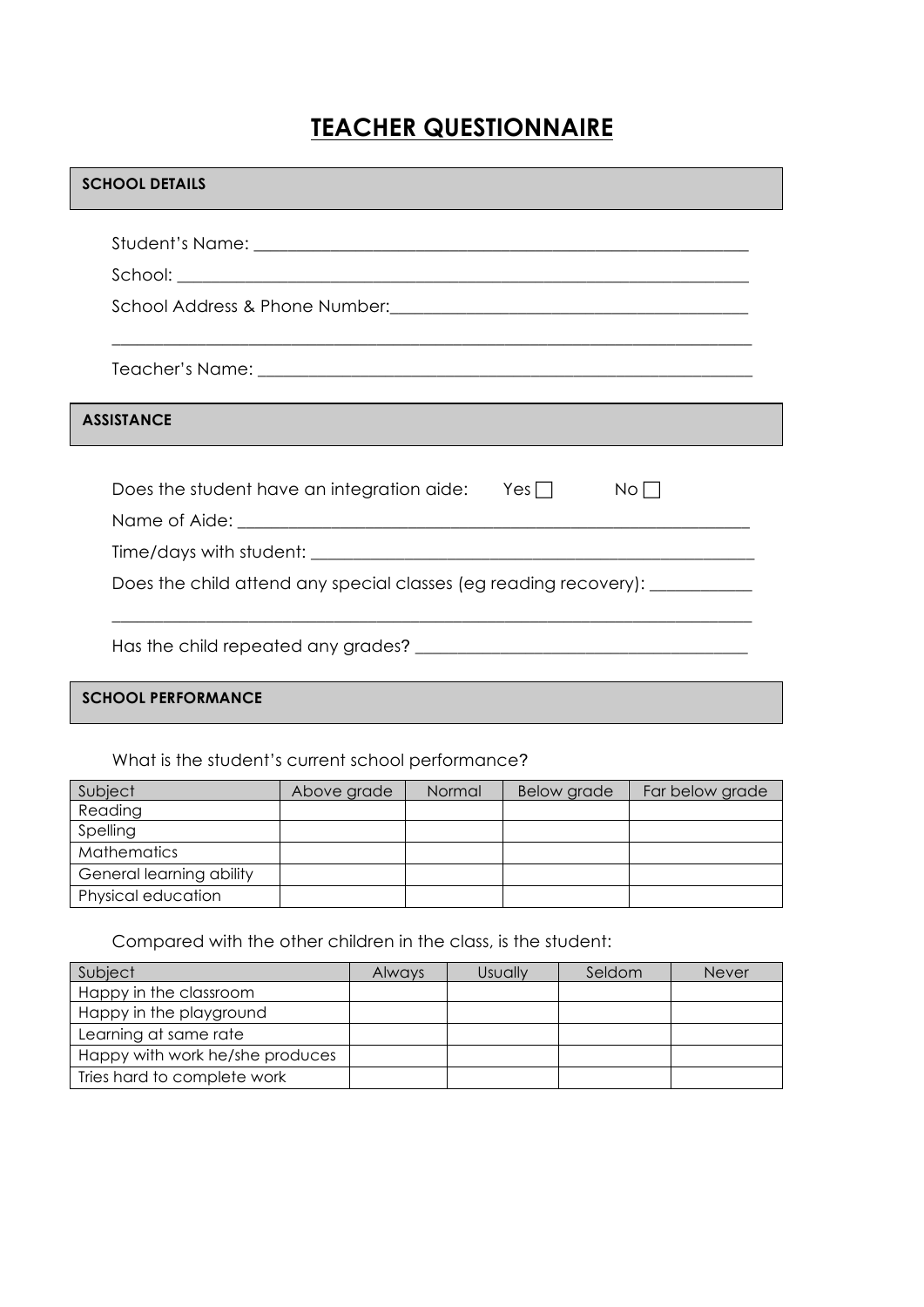## **SPEECH & LANGUAGE DEVELOPMENT**

How does the student's language development compare with his/her peers or other children the same age?

Please tick any areas that you feel the student is having difficulties with…

#### **Understanding language:**

- ¨ Difficulty understanding more complex sentences or following instructions with several parts
- $\square$  Difficulties with understanding a range of vocabulary words or retaining new words
- $\square$  Doesn't understand a range of basic concepts such as:
	- Descriptive words: e.g. big/little, same/different, long/short/tall,
	- Location words: e.g. in/out, under/on, top/bottom, in front/behind,
	- Comparatives: e.g. bigger/biggest, smaller/smallest, faster/fastest
	- Quantity words: e.g. one, some, all, lots, many, more, most
- $\square$  Doesn't understand a variety of questions including Who, What, Where or when
- $\square$  Repeats back questions and echoes back what has been said without understanding
- $\square$  Relies on visuals or gestural cues to understand instructions and explanations
- $\Box$  May appear 'lost' and often follow what other children are doing.
- $\square$  Difficulty sitting and listening during story time, and remembering what the story was about

#### **Using language:**

- $\Box$  Doesn't know the names of lots of objects, actions and people.
- $\Box$  Uses only simple, short sentences to communicate.
- $\square$  Difficulties ordering words correctly in sentences
- $\square$  Doesn't use conjunctives (e.g. and, because, then) or uses them inappropriately.
- $\square$  Uses jargon (made up words) as well as real words.
- $\square$  Difficulty retelling an event or explaining what happened.
- $\Box$  Doesn't provide listener with all the relevant information about a topic.
- $\square$  Difficulties with finding the right word to say.
- $\Box$  Over reliance on familiar topics of conversation.
- $\square$  Difficulty asking and answering questions.
- $\square$  Doesn't always use appropriate grammar (e.g. he/she, him/his/her, is/are).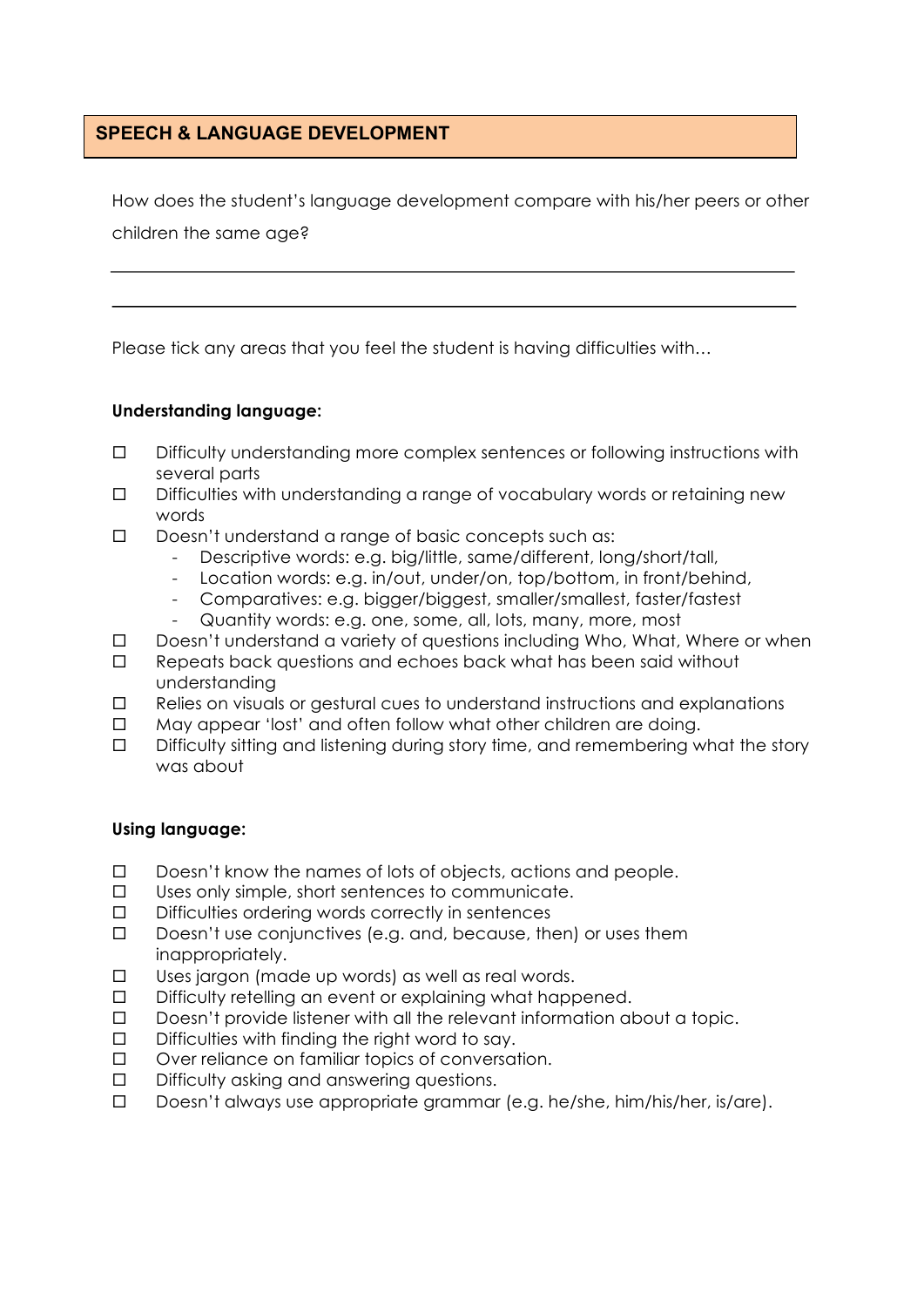## **Speech:**

- $\square$  Difficulty saying any of the following sounds (please circle):
- p, b, m, n, t, d, h, w, y, k, g, f, s, z, l, sh, ch, j
- $\square$  Difficulty being understood by familiar and unfamiliar people.
- $\square$  Stuttering (e.g. repeats or gets stuck on sounds or words).
- $\Box$  Voice (e.g. often has hoarse or breathy voice).

## **Literacy:**

- $\Box$  Has difficulty with letter/sound identification.
- $\Box$  Has difficulty with segmenting words into sounds.
- $\square$  Has difficulties consistently identifying sight words.
- $\square$  Has difficulties identifying rhyming words.
- $\square$  Has difficulties clapping syllables in words.
- $\Box$  Has difficulties blending 2 or more sounds together.
- $\Box$  Has difficulties identifying the initial sounds in words.

## **MOTOR DEVELOPMENT**

How does the student's fine and gross motor development compare with his/her

peers or other children the same age?

Please tick any areas that you feel the student is having difficulties with…

## **Fine Motor Skills:**

 $\square$  Is unable to cut in a coordinated manner and with good accuracy

- $\square$  Difficulty grasping a pencil in a mature manner
- $\square$  Appears awkward when using tools such as scissors, glue and rulers
- $\square$  Produces unrecognisable drawings of people and other simple objects
- $\square$  Has poor control of the pencil and poor legibility when writing
- $\square$  Writing is less legible than peers
- $\square$  Writing is slow and tiresome
- $\square$  Unable to form letters with correct formations
- $\square$  Decreased awareness of long and tall letters and spacing
- $\square$  Has writing to is too large or small
- $\square$  Lacks a hand preference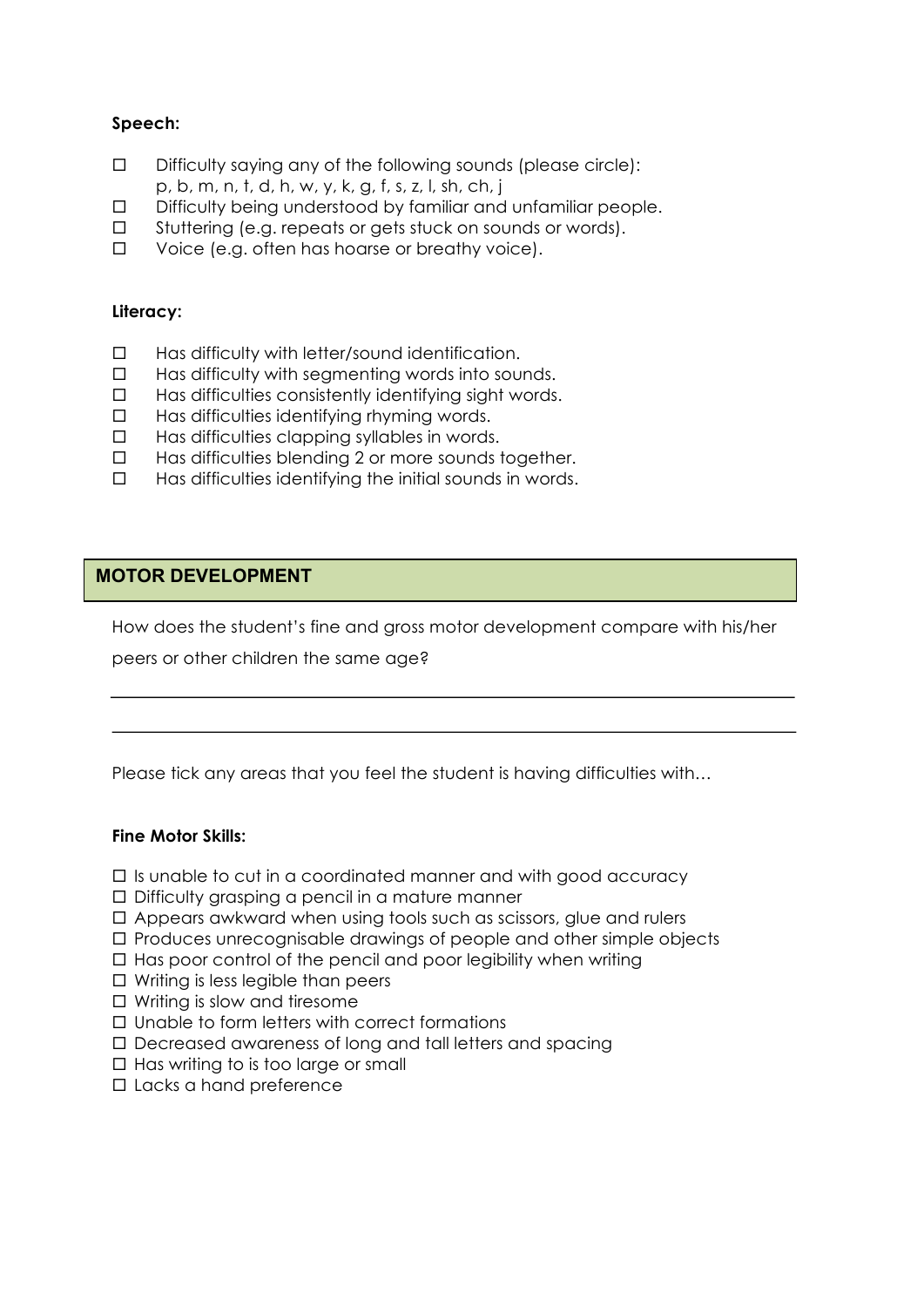#### **Gross Motor Skills:**

- $\square$  Unable to maintain sitting posture during table top activities
- $\square$  Difficulty with skills such as hopping, skipping and other sporting skills
- $\square$  Poor body awareness and coordination
- $\square$  Falls over frequently and appears clumsy
- $\square$  Complains of pain in their joints or muscles
- $\square$  Struggles to keep up with peers in physical activities
- $\square$  Appears to have less strength when compared with peers
- $\square$  Complains of tired or sore feet
- $\Box$  Fatigues quickly in physical activities

#### **Self Care Skills:**

- $\square$  Difficulty manipulating lunch wrappers
- $\square$  Is overly messy during lunch time
- $\square$  Requests help for dressing such as jumpers and shoes/socks
- $\Box$  Has difficulty with all aspects of toileting including bottom wiping
- $\square$  Requires additional assistance to get prepared for each new activity
- $\square$  Appears disorganised and requires additional assistance to manage self (more than peers)
- $\Box$  Has difficulty following a diary/schedule and does not produce homework etc
- $\Box$  Has difficulty with time management

## **SENSORY PROCESSING**

How does the student's sensory processing compare with his/her peers or other

children the same age?

Please tick any areas that you feel the student is having difficulties with…

#### **Visual Processing:**

- $\square$  Squints excessively in sunlight
- $\Box$  Has difficulty completing busy stencils or tracking from a busy board
- $\Box$  Reverses letters (e.g. b and d)
- $\square$  Looses track when reading out loud
- $\Box$  Takes longer to copy work or has excessive errors
- $\Box$  Has difficulty perceiving differences between shapes or colours
- $\Box$  Has difficulty writing on a line
- $\Box$  Has difficulty with spelling and places letters in the incorrect order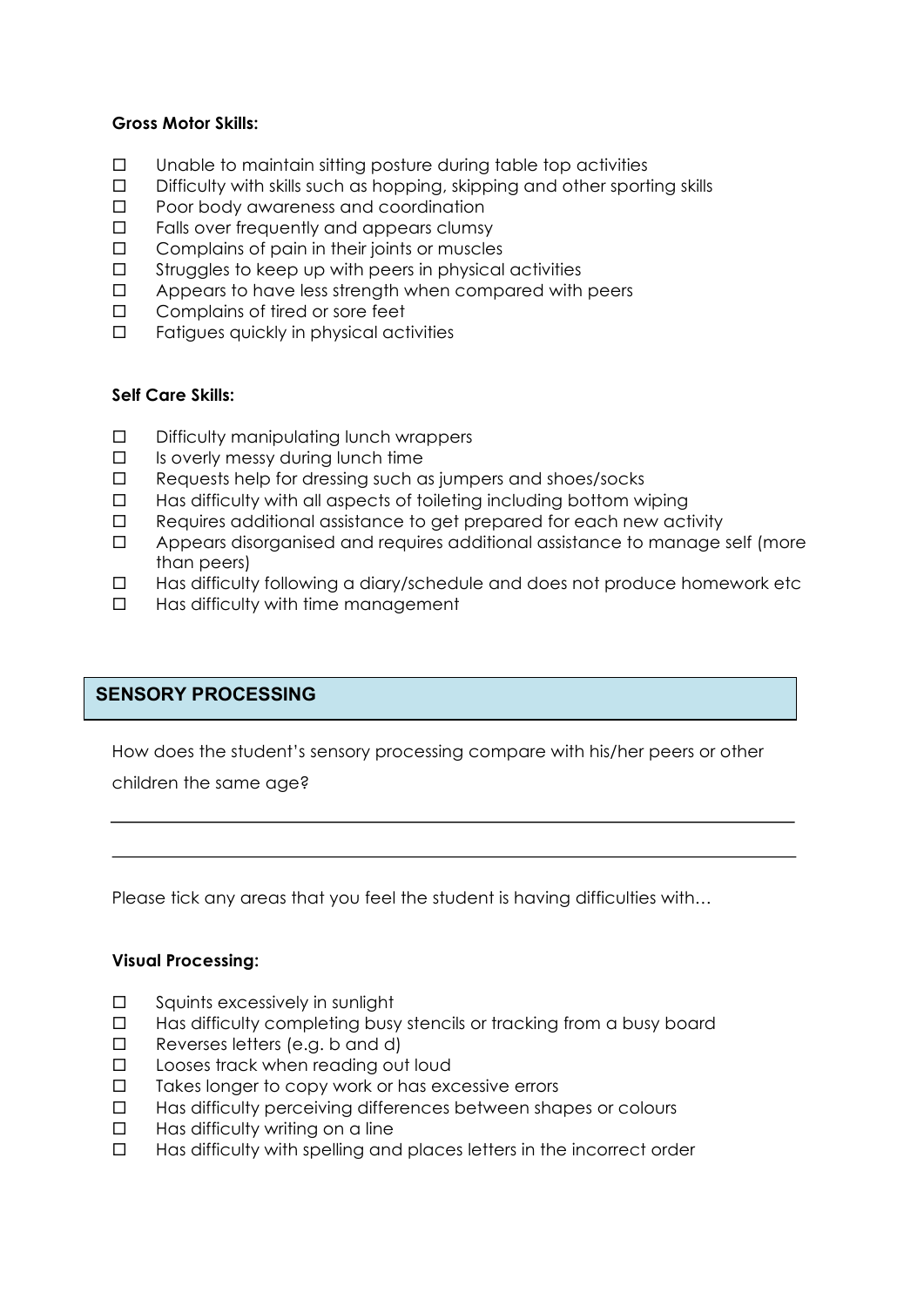#### **Movement Processing:**

- $\square$  Avoids play on playground equipment or seems more anxious on equipment
- $\square$  Appears clumsy and less coordinated than other children
- $\square$  Bumps into things or falls excessively
- $\square$  Seeks activities that involve crashing and pushing
- $\square$  Spins or twirls more than others
- $\square$  Constantly 'on the go'
- $\square$  Walks on toes
- $\square$  Is unable to remain seated during quiet activities
- $\square$  Is overly fidgety

## **Touch Processing:**

- $\square$  Dislikes being touched by others
- $\Box$  Avoids getting dirty or messy play such as finger painting or using glue
- $\square$  Overly sensitive to temperatures
- $\square$  Does not seem to notice extremes in temperatures
- $\square$  Seeks out tactile play such as sandpits or finger painting
- $\square$  Does not notice when he/she is dirty or has food around mouth

## **Sound Processing:**

- $\Box$  Responds negatively to loud or unexpected sounds
- $\Box$  Appears sensitive to certain sounds (such as during an assembly)
- $\square$  Withdraws from noisy, crowded or disorganised situations
- $\square$  Does not appear to notice when his/her name is called
- $\square$  Misinterprets what is said to him/her
- $\square$  Becomes distracted when others are talking
- $\square$  Can not focus with background noises
- $\square$  Hums or sings when completing certain tasks
- $\Box$  Has difficulty controlling volume of his/her voice

## **SOCIAL INTERACTION**

- $\Box$  Prefers the company of teachers or older children rather than own peers
- $\square$  Takes longer to make friends
- $\Box$  Has difficulty maintaining friendships
- $\square$  Uses limited eye contact or has difficulty looking at someone whilst talking
- $\square$  Has difficulty with sharing, turn taking and cooperative play
- $\square$  Tends to loose temper easily or frustrated easily by others
- $\square$  Has difficulty understanding social situations if not specifically explained
- $\square$  Has difficulty initiating appropriate conversation
- $\square$  Does not interpret others body language well